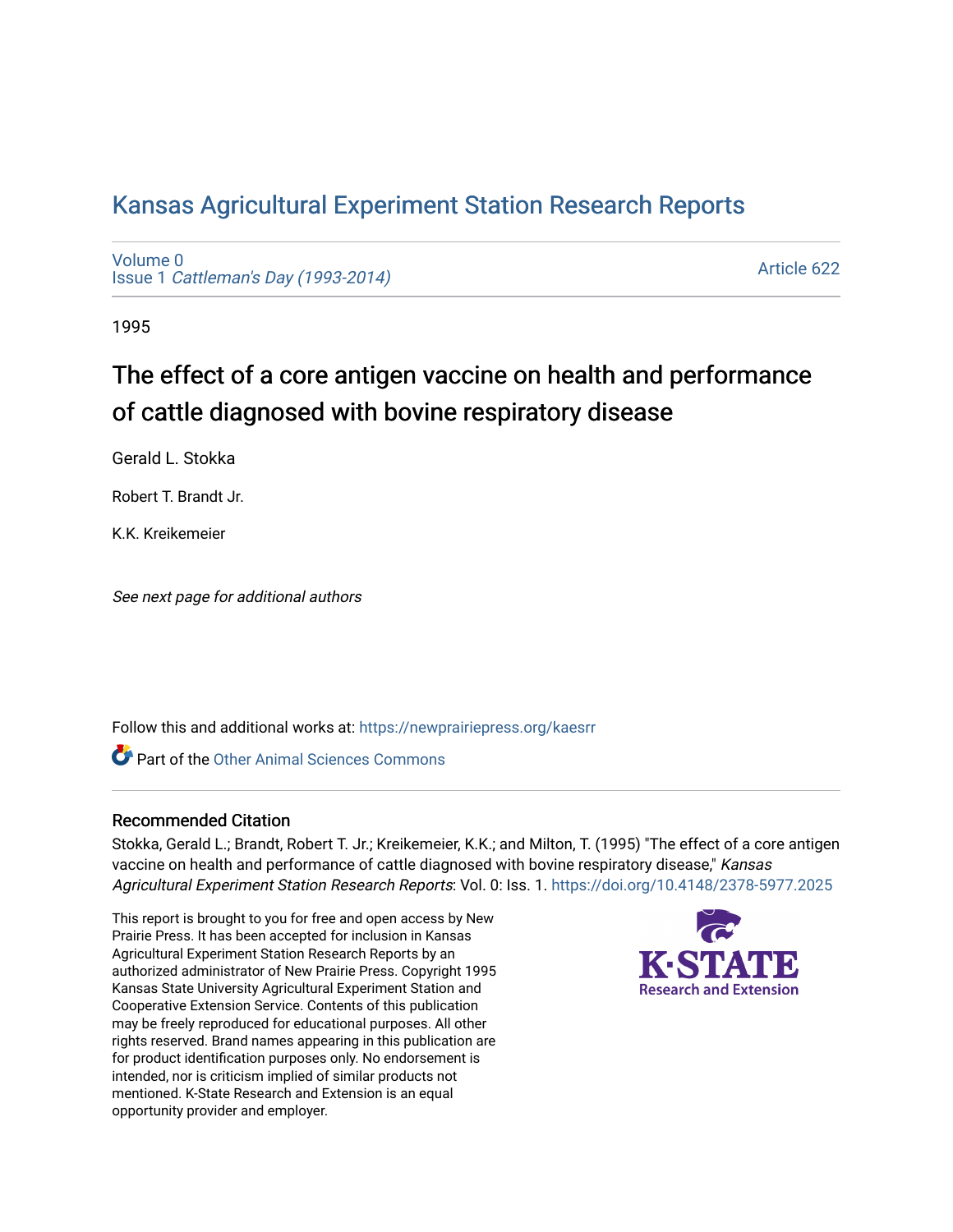### The effect of a core antigen vaccine on health and performance of cattle diagnosed with bovine respiratory disease

#### Abstract

When studied in receiving trials at three locations, health or performance of calves receiving a core antigen vaccine was not improved.

#### Keywords

Cattlemen's Day, 1995; Kansas Agricultural Experiment Station contribution; no. 95-357-S; Report of progress (Kansas State University. Agricultural Experiment Station and Cooperative Extension Service); 727; Beef; Core antigen; Vaccine; Health; Performance

#### Creative Commons License



This work is licensed under a [Creative Commons Attribution 4.0 License](https://creativecommons.org/licenses/by/4.0/).

#### Authors

Gerald L. Stokka, Robert T. Brandt Jr., K.K. Kreikemeier, and T. Milton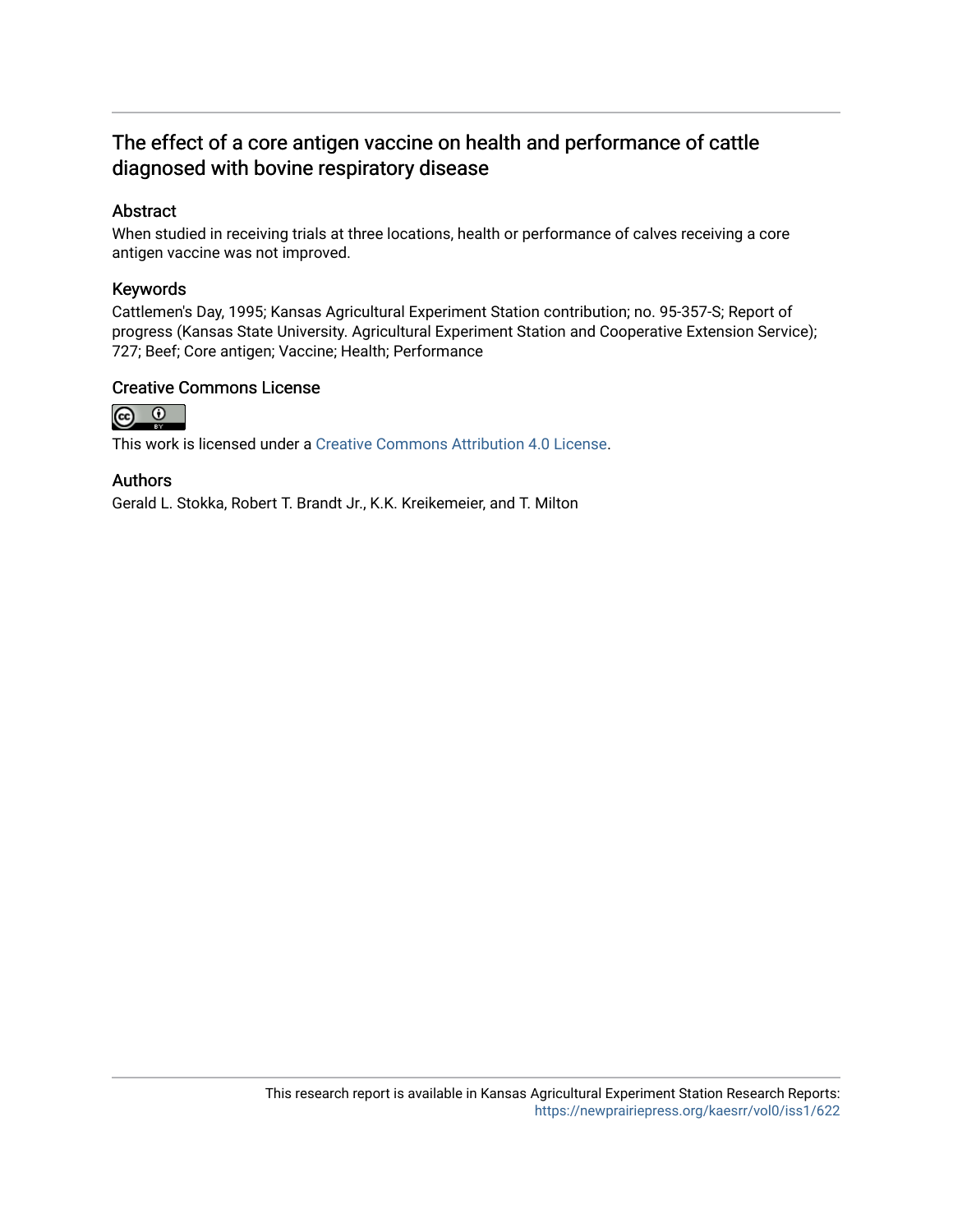#### **THE EFFECT OF A CORE ANTIGEN VACCINE ON HEALTH AND PERFORMANCE OF CATTLE DIAGNOSED WITH BOVINE RESPIRATORY DISEASE**

*G. L. Stokka, R. T. Brandt, Jr., K. Kreikemeier, and T. Milton*

#### **Summary**

When studied in receiving trials at three locations, health or performance of calves receiving a core antigen vaccine was not improved.

(Key Words: Core Antigen, Vaccine, Health, Performance.)

#### **Introduction**

Undifferentiated bovine respiratory disease results in millions of dollar s lost each year to the beef cattle industry. The cause is often multifactorial but may involve viral or bacterial agents, or both, in addition to risk factors that increase susceptibility to the disease. Gram negative bacteria such as *Pasteurella hemolytica* and *P. multocida* are often involved. Disease conditions caused by gram negative bacteria are most often consequences of the animal's reaction to a lipopolysaccharide component of bacterial cell walls called endotoxin. Effects of endotoxin include increased heart rate with decreased cardiac output, decreased systemic blood pressure, and hyperthermia followed by hypothermia, respiratory distress, and diarrhea.

Numerous commercial vaccines have been developed to prevent respiratory disease, but the success of vaccination with some of these products has been debatable. Recent developments have made it possible to prepare vaccines from isolated bacterial cell wall components called core antigens. Limited information is available on the efficacy of these products in reducing the effects of gr am negative infections, particularly respiratory disease. These trials were designed to evaluat e the efficacy of *E. coli* J5 core antigen vaccine on health and performance of beef cattle under the difficult conditions surrounding their arrival at feedlots that result in respiratory disease.

#### **Experimental Procedures**

Approximately 115-200 calves at each of three different sites were used in the study. Each site represented a different set of risk factors for respiratory disease. Trial 1 represented long haul, moderately to highly stressed calves weighing approximately 500-550 pounds. Trial 2 represented freshly weaned, short haul, moderately stressed calves weighing approximately 516 pounds. Trial 3 represented long haul, highly stressed bull calves weighing approximately 550 pounds.

**Trial 1**. This trial was a completely randomized design with a four-way treatment structure. Treatment 1 was tilmicosin (Micotil® 8cc) given subcutaneously as a mass medication on arrival, plus the *E. coli* core antigen vaccine. Treatment 2 was 20 cc of 100 mg oxytetracycline given intramuscularly as a mass medication on arrival, plus core antigen vaccine. Treatments 3 and 4 were tilmicosin or oxytetracycline without the core antigen vaccine. All calves received IBR, PI3, BVD, BRSV (MLV), and a clostridial 7-way vaccine and were dewormed on arrival. Calves were purchased in Mississippi, processed on the day of arrival, and randomly assigned to one of the four treatments.

**Trial 2**. This trial was a completely randomized design with calves randomly assigned to one of two treatments and one of four pens. Calves were removed from the cows, held off feed and water overnight and processed the following morning. Treatment 1 received the *E. coli* core antigen vaccine, and treatment 2 did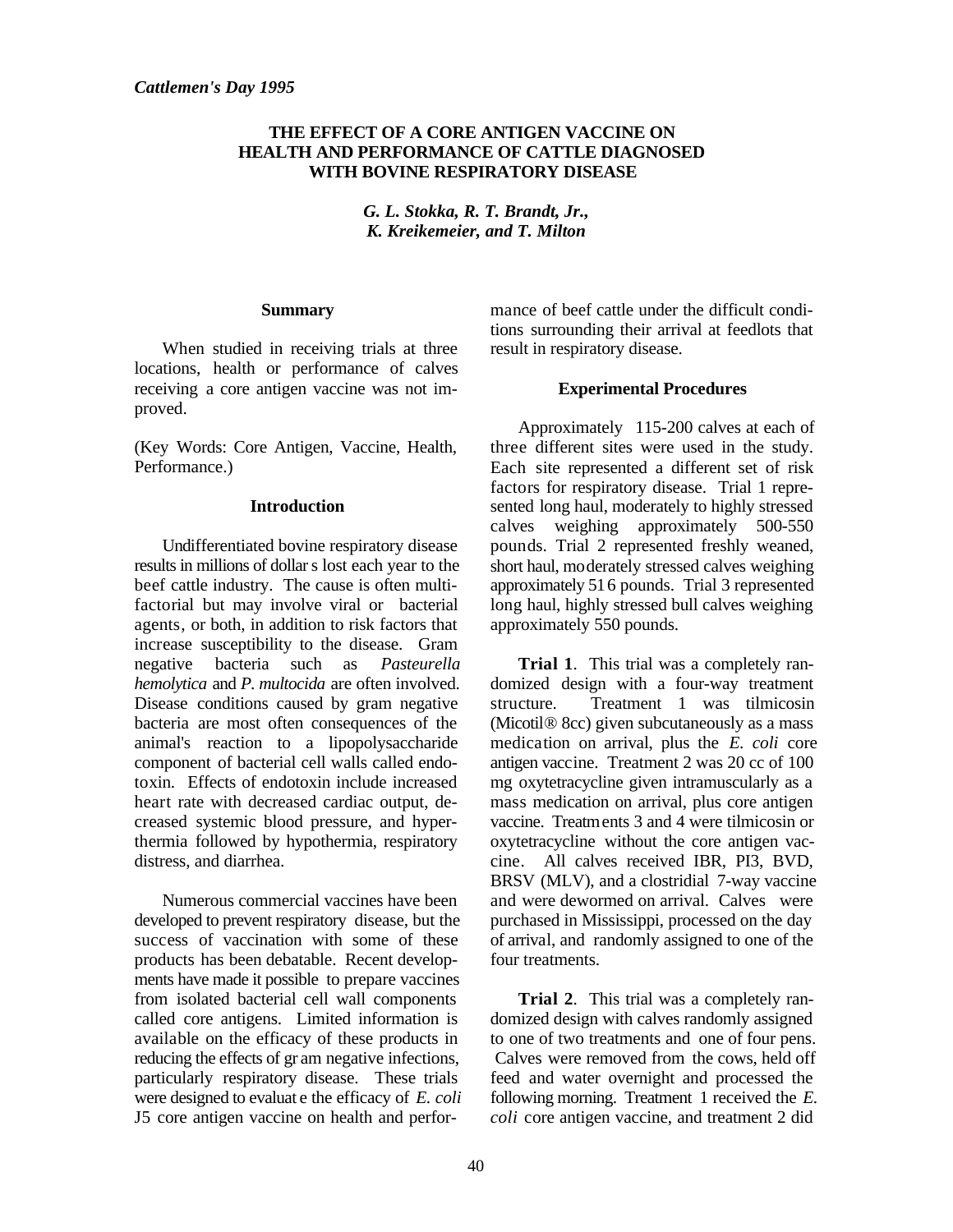not. All calves were given IBR, PI3, BVD, BRSV (MLV), and 7-way clostridial vaccines and were dewormed at processing.

**Trial 3**. This trial was a completely randomized design, with calves assigned to one of two treatments across pens. One hundred fifteen bull calves weighing approximately 550 pounds were purchased from Missouri. Calves were processed approximately 2 1/2 days after arrival and subsequently monitored for signs of illness. Treatment 1 received *E. coli* core antigen vaccine on arrival; treatment 2 calves did not. All calves received IBR, PI3, BVD, BRSV (MLV), and 7-way clostridial vaccine and were dewormed on arrival.

#### **Results and Discussion**

**Trial 1**. One hundred ninety five calves were included in this study. Thirty five were diagnosed with respiratory disease, for a morbidity rate of 17.9%. Data are shown in Table 1. Peak incidence of mor bidity occurred on day 5. No calves died.

There was a significant treatment effect in the number of pulls. The comparison favored the cattle that were mass medicated on arrival with tilmicosin (P=.0074), regardless of the effect due to the core antigen vaccine. Micotil® is a long acting, macrolide antibiotic, that has been proven to reduce morbidity when used as a mass medication on arrival. Growth performance data was not collected at this site.

**Trial 2**. Peak incidence of morbidity occurred approximately day 9 post weaning. A total of 107 calves were diagnosed as ill out of 243, and one calf died of bloat. Data are shown in Table 2. There were no significant differences in morbidity due to treatment.

**Trial 3**. A total of 94 calves out of the 115 were diagnosed and pulled for respiratory disease. Peak incidence of morbidity occurred on day 10. Results are shown in Table 3. No significant differences occurred in the number of pulls or deaths for those calves receiving or not receiving the core antigen vaccine.

No differences occurred in growth performance of calves in the first 21 days of the receiving phase.

The use of respiratory vaccines to prevent undifferentiated bovine respiratory disease is a well accepted practice in the beef industry. There is recent interest in the use of core antigen vaccines to prevent the effects of endotoxemia, which accompanies gram negative respiratory infections. Our work indicates that, in several different stress categories and types of cattle, there is no benefit to the use of *Escherichia coli* core antigen vaccine against undifferentiated bovine respiratory disease.

| IV Stressed Long-Haul Calves     |                              |           |                  |  |
|----------------------------------|------------------------------|-----------|------------------|--|
| Treatment                        | No. of<br>Pulls <sup>a</sup> | % Morbid. | No. of<br>Calves |  |
| $tilm -$ core antigen            | 4                            | 8.2       | 49               |  |
| $oxytetracycline + core Antigen$ | 11                           | 22.4      | 49               |  |
| tilmicosin                       | 6                            | 12.5      | 48               |  |
| oxytetracycline                  | 14                           | 28.6      | 49               |  |

**Table 1. Effect of a Core Antigen Vaccine on Morbidity of Moderately Stressed Long-Haul Calves**

<sup>a</sup>Removal from pens for treatment of respiratory disease.